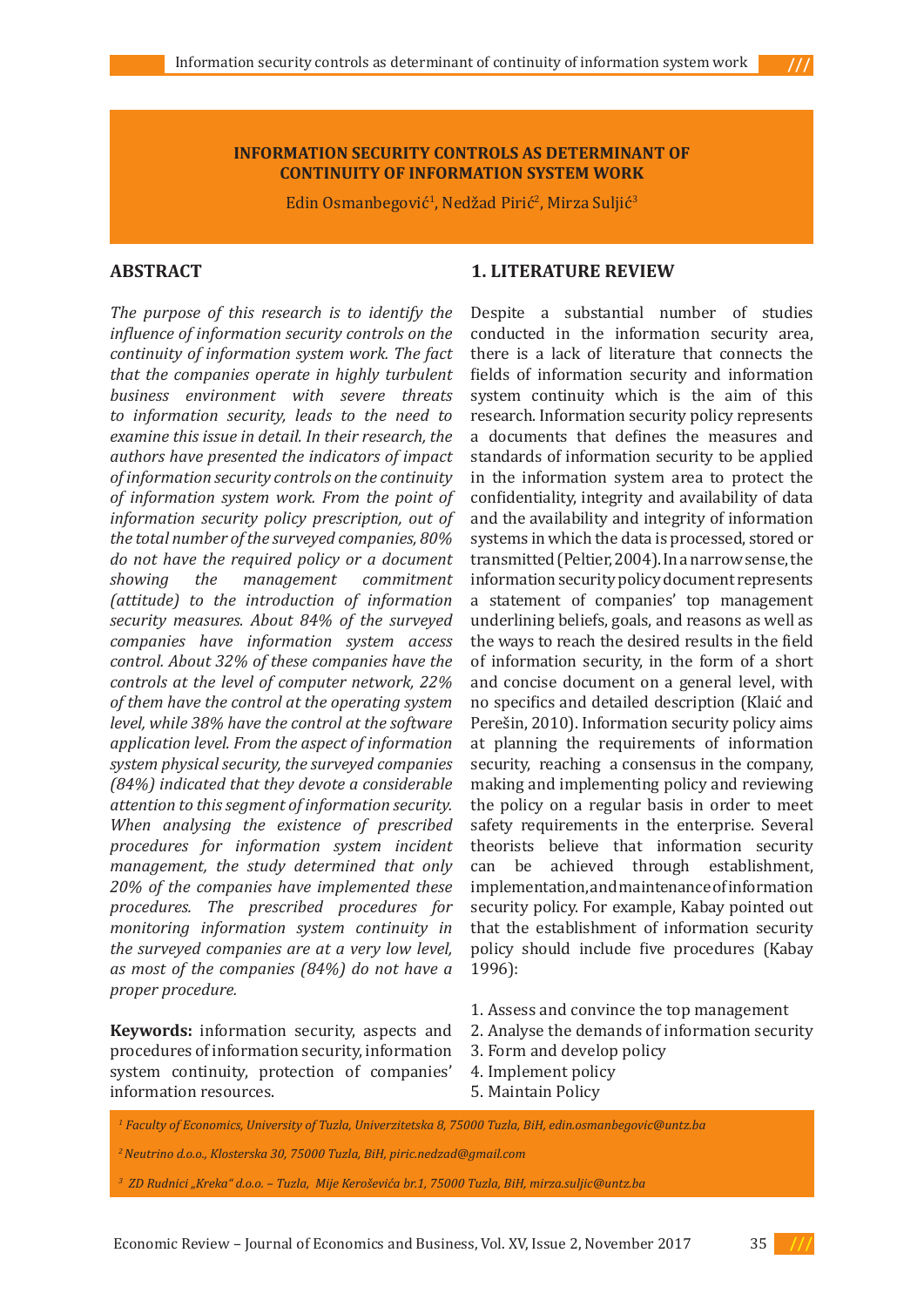Information security access control is considered as the most important aspect and pillar of information security. In a general and theoretical sense, information security access control is the provision of "freedom from risk and danger" (Umesh H. R., Umesha N., 2014). Information system access control relies on good practice which requires the establishment of the process management of hardware and software assets in all stages of their life cycle, including among other things, maintaining adequate inventory, naming the owner, i.e. responsible persons, defining the rules of acceptable use and safe disposal, etc. (Pantović et al., 2013).

Security controls regarding the access to the information system that are observed in this research are the controls at the computer network level, operating system level and at the level of users' applications.

The task of the access control at the network level is to prevent unauthorized network access and network services by implementing controls on internal and external networks through appropriate mechanisms to determine the authenticity of users and devices, as well as to implement control user access to information services (The ISO 27000 Directory, 2017).

Operating system access control aims to prevent unauthorized access to operating systems. In order to restrict access to the system authorized users, information security resources are used. An important aspect of access control operating systems is a software security, which mainly deals with operating system security, application security and security software tools, including security tools used to provide information security.

Access control at the application level is related to various business application controls, implementation control of information activities and operations (whether the transaction is accurate and complete, distribution of duties and control, authorization, etc.) and information services control (availability and functionality of the network infrastructure, data, equipment, etc.).

Physical security refers to the measures taken to protect the information system physical environment and infrastructure resources, including hardware, software and other networked devices against physical threats such as theft, fire, water, flood, and so on. The term information system physical security refers to the measures and methods of physical protection of the information system facilities and building infrastructure and environment to support the information and communication technology (ICT) from accidental or deliberate threats. Physical security is still an important part of any information system security and cannot be ignored, since it represents an important "line of defence" for most of the companies. This research addressed the following aspects of information system physical security (Umesh H. R., Umesha N., 2014):

- Basic physical protection in terms of obstacles such as fences, walls, doors, authentication devices, etc.
- Physical checks of entering such as access right to certain areas within the company
- Equipment safety in terms of the prevention of theft, loss or equipment damage, etc.
- Equipment placement and protection including placement and use in accordance with manufacturer's instructions
- Installation safety relating to prevention of damage to installations - Network Information System)

Information security incident management in the theoretical sense argues the view that the information security management is a part of unforeseen event management intended for prevention, detection and response to threats, vulnerabilities and impact inside and outside the company. This approach to unforeseen events is recognized and answers situational variables in order to effectively achieve the organizational goals. Information security incident management represents a timely and effective response to unplanned and unwanted events that may impair the safety or information system functionality.

Information system continuity is considered in the context of information security policy, physical security and information security access control and information security incident management. These measures, which were investigated in this research, should ensure smooth and continuous operation of all significant systems and business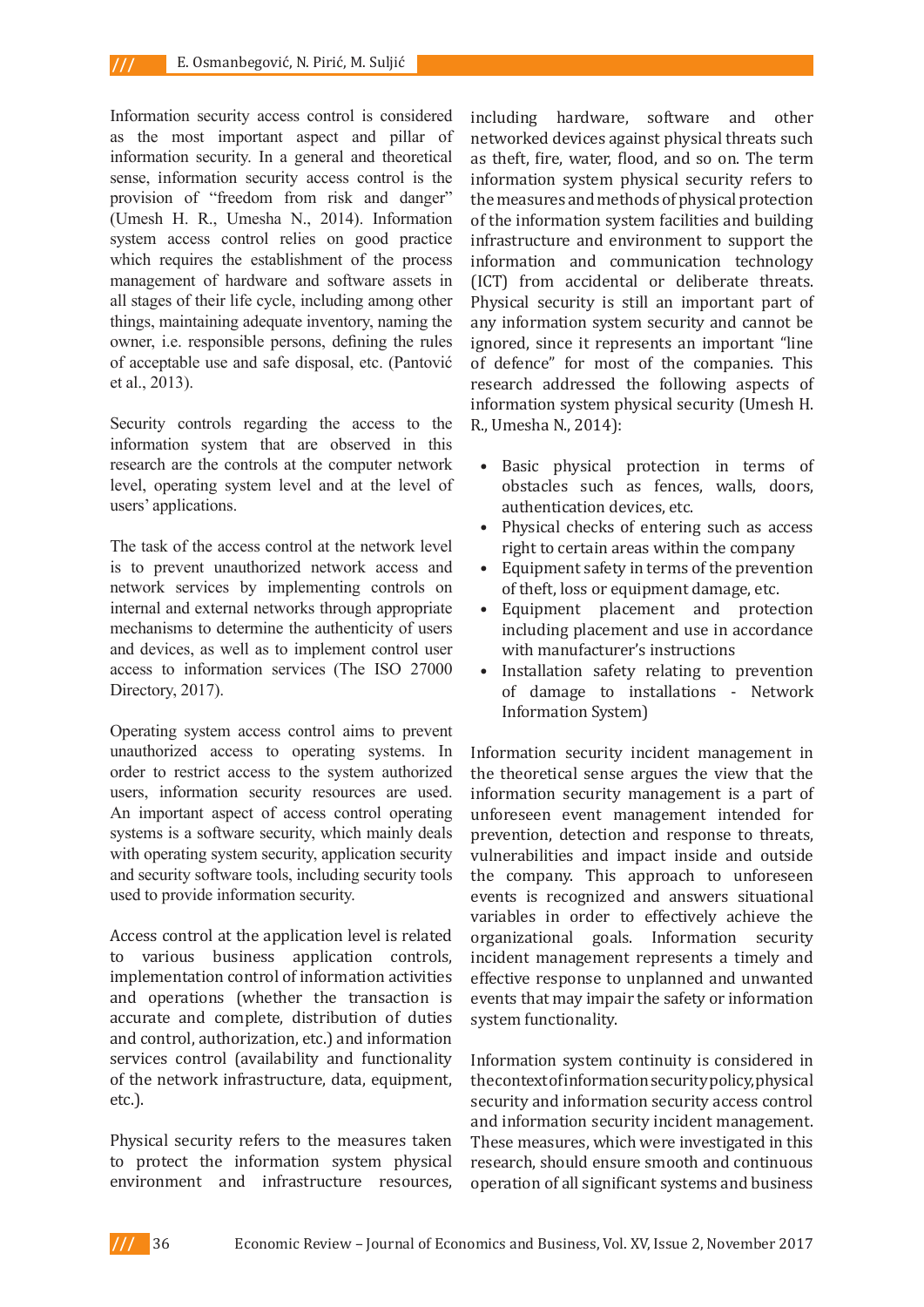processes, as well as limit losses in emergency situations. This area is wider than the field of information systems management, but due to the fact that a small number of business processes in companies could be carried out without the availability of information systems, it is clear that the provision of information system continuity is crucial in business continuity planning and disaster recovery (Herbane et al., 2004).

ISO 27001: 2013 is information security standard, which is the specification for the Information Security Management System (ISMS).

The official title of the standard is "Information<br>technology  $\qquad$  Security techniques  $\qquad$ techniques Information security management systems — Requirements". ISO / IEC 27001: 2013 comprises ten short clauses and annexes.

ISO / IEC 27001: 2013 group controls addressed in this research are:

- **• Information security policies** (2 controls) – this group controls how the policy is written and reviewed
- **• Access control** (14 controls) access control policy, managing user access, system and application access control and user accountability.
- **• Physical and environmental security** (15 controls) - this group includes safe area definition, access control, threat protection, safety equipment, safe disposal, the policy of "clear the table and the screen", etc.
- **• Information security incident management** (7 controls) - controls for reporting events and weaknesses, defining responsibilities, procedures for response to incidents and collecting evidence.
- **• Information security aspects of business continuity management** (4 controls) - controls require business continuity planning, procedures, verification and inspection and IT redundancy (The ISO 27000 Directory, 2017)

Information system continuity represents an integral part of business continuity management (BCM), which in practice represents the set of processes and resources required to identify potential threats, calculate their potential impact and provide necessary practices for prevention, mitigation and recovery from the disturbance. Incidents of information technology and information systems affect business operations, because as shown in numerous examples, they can have a serious impact on the business. Businesses recognize the continuity of the information system as a key issue for information management. Information security enables keeping continuity of work of the information system, reducing the potential for damage, providing a return on investment (ROI) and improving overall operations.

### **2. METHODOLOGY OF EMPIRICAL RESEARCH**

In the context of the primary research (field research), the data is collected using the method of testing, with a questionnaire as a technical means of data collection. The respondents were businesses and the members of management or persons responsible for implementation of information security in the enterprise.

The basic set of respondents includes organizations from the register of the Federal Statistics Office in Bosnia and Herzegovina (BiH), based on a stratified sample of 50 companies. The survey was conducted by personal interview, telephone or questionnaire delivered to businesses via the Internet (e-mail). Data collection was conducted in the period from December 2015 to January 2016.

While elaborating on the theoretical and methodological origin of the assessed problems and specific application considerations, deductive method was used, as well as the analysis and synthesis method, classification method, etc. The collected data was analysed using a Statistical Package for the Social Science (SPSS) 19.0 for Windows. The developed analysis was presented descriptively, in tables and graphs, and was interpreted against the hypothesis in order to make conclusions and check the achievement of the overall objective.

## **2.1. Research variables**

The variables observed in the context of the empirical research are: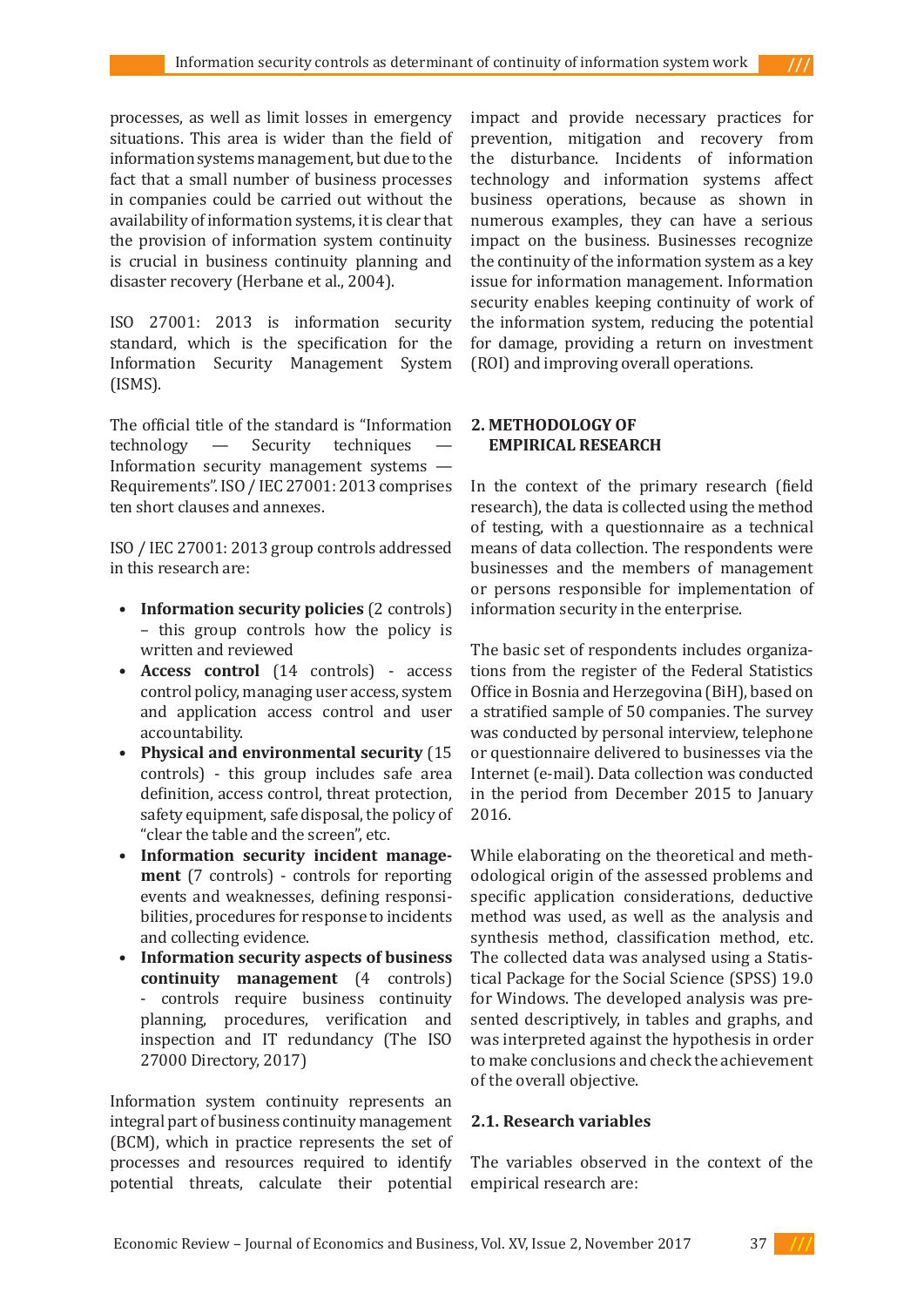*The independent variable* relates to information security. Information security is the state of confidentiality, integrity and availability of data, which is achieved by applying the prescribed measures and standards, and organizational support for planning, implementation, verification and improvement of measures and standards.

*The dependent variable* is related to the information system continuity. Providing information system continuity refers to the business impact of information security incidents and formulates the ways in which the organizations can prevent them.

Indicators of independent variables represent the aspects of information security:

- Security policy
- Access Control
- Physical Security
- Information security incident management

The indicators of dependent variables are:

• Percentages of the companies that have prescribed and applied procedures of the information system continuity.

## **2.2. Analysis and discussion of the empirical research results**

During the primary research into implementation of the information security measures in enterprises, the basic sample of 422 companies was used. By random sampling, 100 companies were selected and contacted, 50 of which responded to the questionnaire. Data collection started in November 2015 and ended in late December 2015.

During the data collection for the study, the limitations occurred when during the interviews an attempt was made to obtain the exact number of information security incidents, the length of information security incidents, the time needed for recovery and the potential impact of disruption to business operations. One company stated that it had no insight into the measure because the company headquarter was located outside BiH. At the same time, one of the companies believes that those parameters are confidential data that cannot be released for

the purpose of the research. A representative of one surveyed company stated that he needed to seek additional management approval, while a representative of another company was on a field trip and was unable to provide an answer.

The questionnaire comprised 6 questions with sub-questions. The questionnaire was filled out by circling only one of the answers: Yes or No, and if the answer required so, the response was needed to sub-questions with Yes or No answers and further elaboration. If it was impossible to give a sufficiently precise answer this way, an additional comment was allowed in every response in order to fully describe the attitude of the company. The comment was not mandatory and the length of the comment was not limited. More than half of the respondents (52%) were interviewed by telephone, 26% were contacted through a field (personal) interview, while a minor share (22%) responded by e-mail.

# **2.3. Impact analysis of the information security measures**

Based on the results of the primary research, it is evident that all the surveyed companies use information and communication technology (ICT) in their daily work and activities. In order to present a transparent and clear analysis based on the research results, the authors developed two models of information security. The theoretical model of information security represents maximum information security according to the aspects covered in empirical surveys (Models of authors of this paper). Information system maximum security is the level of information system security where all the studied information security aspects are at the highest (maximum 100%) possible level.

The actual or real security model presents the results of the empirical research, and as such represents the real level of the aspects covered by the empirical researches expressed in percentages.

Information security policy represents the essential document in information security implementation, which enables companies to plan, develop and implement a framework for managing information security, information assets, including financial information, intellectu-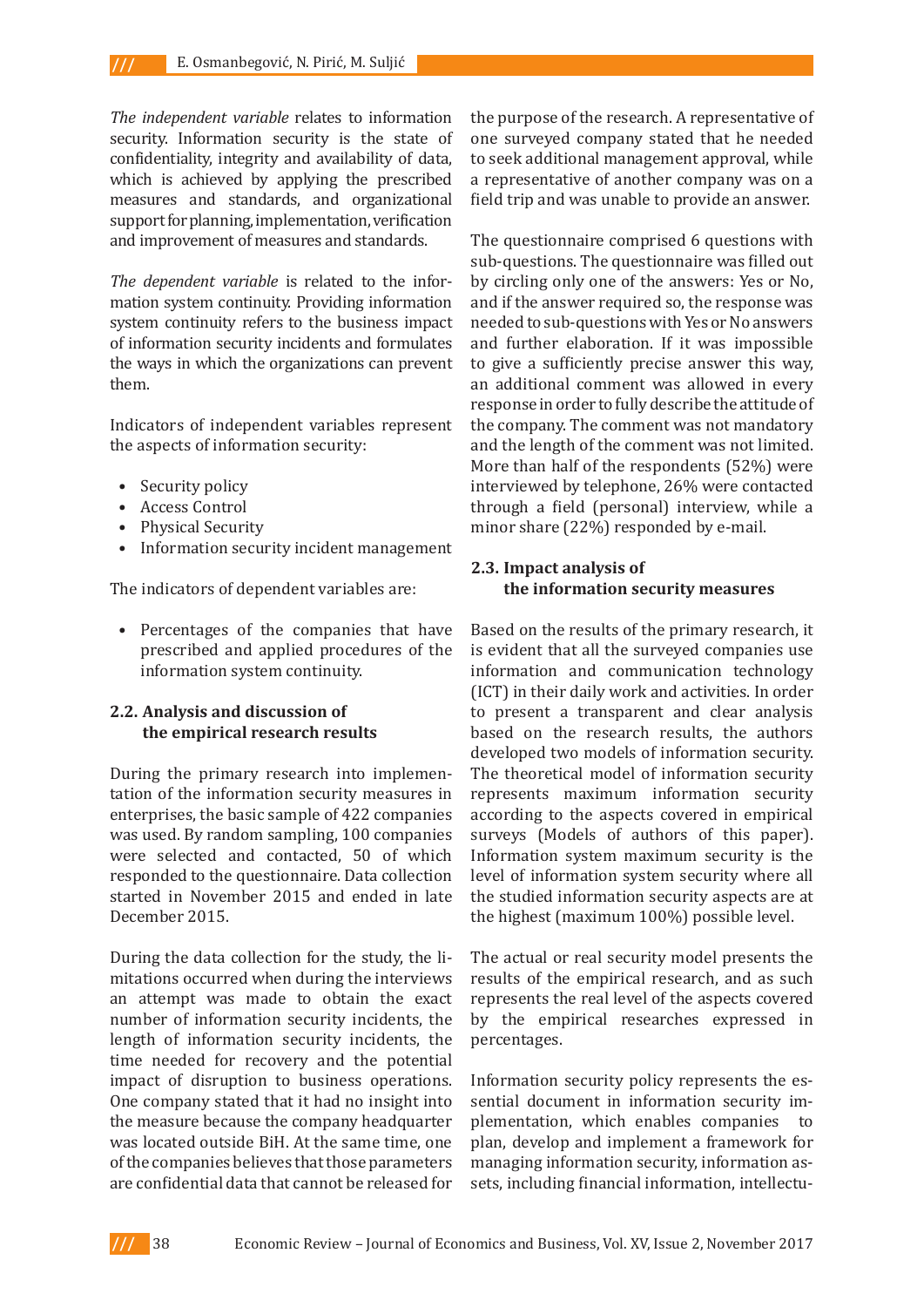

Figure 1. Theoretical model of information system maximum security



Figure 2. Actual (real) information system security model

al property, or entrusted information about the customer or the third parties. Out of the total number of the surveyed companies, 80% do not have the required information security policy which is an important indicator of the state of information security.

One of the positive survey results is in the segment of the information system access control availability in the surveyed enterprises at computer network level, operating system level and software applications level. The general indicator is that 84% of the companies have one, two or all three access controls. According to the presented results, the arithmetic mean indicates that the presence of access control in enterprises is 30%.

The research results related to the existence of information system physical security procedures represent another positive example of the security information system. The most of the companies (84%) have the prescribed procedures of information system physical security. All five of the controls mentioned in the survey are present in almost half of the surveyed companies (48%). The fact that 14% of the companies have no control of information system physical security represents significant threat to the listed company's information system, because the procedure of information system physical security is the basis of information security. The average value of representation of the procedures for information system physical access is 28.66%, which is rounded to 29% for the purpose of an easier further analysis.

The research data analysis related to the existence of the prescribed procedures of information system incident management shows that 80% of the surveyed companies do not have the prescribed procedure for information system incident management,

Economic Review – Journal of Economics and Business, Vol. XV, Issue 2, November 2017 39 **///**

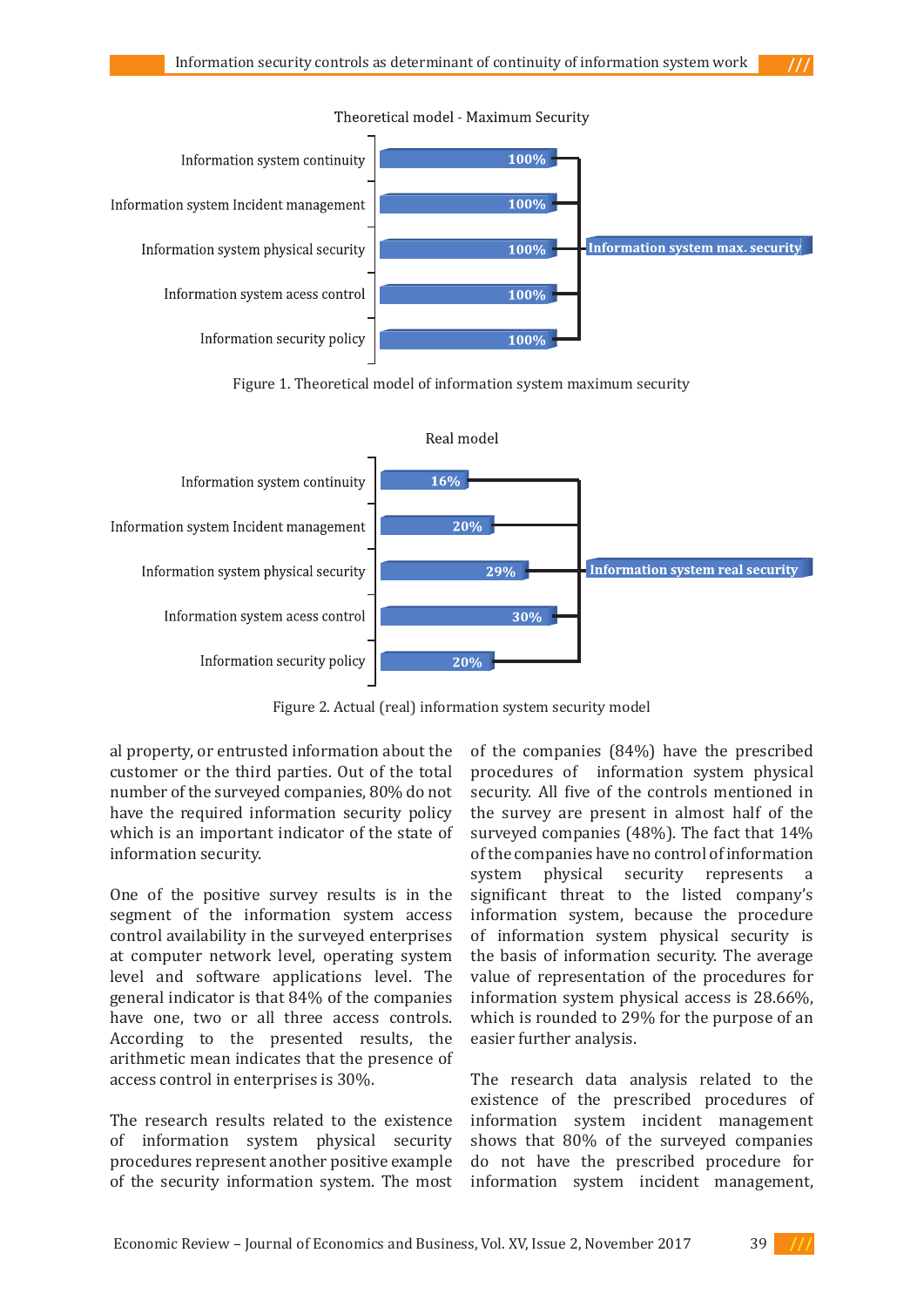while internal controls for information system incident management is available in 14% of the companies. While observing the representation of standardized procedures for information system incident management, one enterprise (2%) uses the ISO 27001: 2013 certificate for information system incident management, as well as ISO 27001 certification and the GSMA, which totals 6%.

The existence of prescribed procedures for monitoring the continuity of information system work has the lowest representation in the overall study has, where as much as 84% of companies do not have the proper procedure, while 10% of the companies have internal procedures. As in the analysis of the previous aspects, 6% of the companies with standardized approach to information security are also the only companies with the proper procedures for monitoring the continuity of information system work.

According to the survey, information security in the surveyed companies is at a very low level. In most surveyed companies (72%) there are no written formalized information security procedures, which are the main assumption for considering information security as whole. Out of 28% of the companies confirming in the study to have formalized information security procedures, only 6% are certified / have the information security standards. What functions as an indicator of the state of information security and therefore the continuity of the information system, is the research data showing that more than half of the surveyed companies (56%) have absolutely no procedures for information security. In addition, out of the entire sample only one company (2%) has information security based on ISO / IEC 27001: 2013.

#### **3. DISCUSSION OF THE EMPIRICAL RESEARCH RESULTS**

Looking at the research results from the enterprise size aspect, 14% of the surveyed companies are large companies with over 250 employees, while 28% are medium-sized companies with 50 to 250 employees. The largest number (58%) is small enterprises

with less than 50 employees. Over half of these companies (52%) are in trade (28%) and manufacturing (24%) business, which is over half of the sample.

Looking at the surveyed companies from the perspective of the establishment, 22% have been present on the market for over 20 years, while 24% of the companies exist between 15 and 20 years. Twenty-two percent of the companies have been present on the market between 10 to 15 years, while 20% were incorporated in the period of 5 to 10 years. Twelve percent of the analysed companies were established less than 5 years ago.

During the research, it was found that 24% of the surveyed companies are using IT outsourcing for information system management, which is a significant shift in use of IT services to specialized "third parties". According to international practices, the use of IT outsourcing brings new threats and vulnerabilities to business performance, safety and continuity arising from growing interdependence on providers of the third-party service. Therefore, it is necessary to ensure that delegating activities do not jeopardise the safety or functionality of information system, that the company's data remain in its possession, and that entrusting the activities should not whatsoever be an obstacle to smooth control in that part of business.

The presented research results explicitly show that the formalization of information security written procedures in the surveyed companies is at a very low level. The fact that there are only 6% of the companies that have a standardized approach to information security and that over half of the companies (54%) do not have any information security procedures clearly shows the lack of awareness and the lack of understanding of information security importance.

From the aspect of information security policy prescription, 80% of the total number of the enterprises do not have the required policy or document showing the management commitment (attitude) to the information security measures introduction. The survey showed that 14% of the companies have internal information security policies while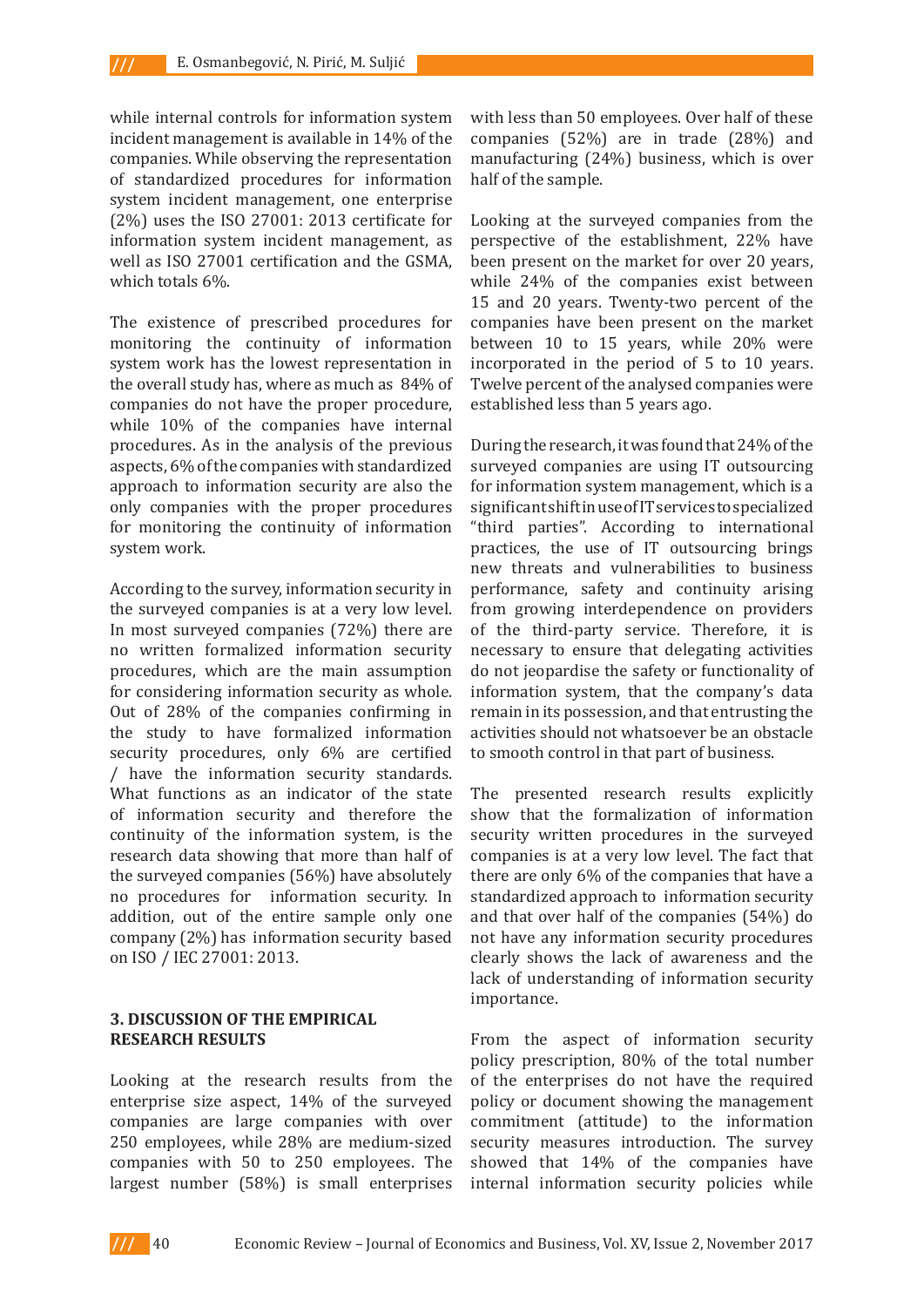4% adopted the information security policy, and only 2% of the companies implemented information security policy according to ISO 27001: 2013. It is interesting to note that 8% of the surveyed companies are in the process of information security policy-making, which certainly is an encouraging step forward in terms of awareness of the importance of implementing the information security policy.

Eighty-four percent of the surveyed companies have information system access control, which is also an important positive indicator in information security management. Thirtytwo percent of the companies have the control at the level of computer network, 22% have the control at the operating system level, while 38% have the control at the level of software applications. Cumulatively, 50% of the companies have all three controls. Eighteen percent of the companies have two controls and 22% of the companies have one control, while 10% of the companies do not have any information system controls.

From the aspect of information system physical security, the surveyed companies mainly stated (84%) that they devote considerable attention to this segment of information security. "The weakest link" (56%) in this context is the checking of entrances, i.e. the right of access to the premises of a company that has the components of the information system. The companies pay a lot of attention (84%) in terms of the barriers that protect the information system and take care of security equipment to prevent theft, loss or equipment damage (82%). Excellent results were achieved by (84%) the surveyed companies in implementation of equipment accommodation and protection in accordance with manufacturer's instructions. Seventysix percent of the companies implemented security measures for prevention of damage to installations and network information system and for installation safety. By summarising the phenomenon of the prescribed procedures for information system physical security, it can be concluded that 58% of the companies have all five controls. Twenty-eight percent of the companies have four controls, while 10% of the companies have three controls. Fourteen percent of the companies have no control for information system physical access.

Analysing the availability of the prescribed procedures for information system incident management, the study found that only 20% of the companies have implemented the procedures. The same percentage of organizations (20%) has a prescribed procedure in accordance with the standard or internal procedure for information system incident management. From the aspect of the procedures representation for information system incident management, 2% of the companies use ISO 27001 certificate for information system incident management, one company has ISO 27001: 2013 certificate and one company GSMA certificate. Fourteen percent of the companies have internal controls for information system incident management. As stated above, 80% of the surveyed companies do not have the prescribed procedure for information system incident management.

Prescribed procedures for monitoring information system continuity in the surveyed companies are very low, so that most of the companies (84%) do not have proper procedure. From all the surveyed companies with prescribed procedures for monitoring information systems continuity (16%), the number of information system incidents (disruption) has been measured in 12% of the companies. As in the previous research question, a total information system outage time (disruption) has been identified and measured in 12% of the companies. The number of information system incidents that affect information system failure (disruption) has been measured in 16% of the companies, which is more than for the two previous measurements of information system continuity. As in the previous survey question analysis, three companies (6%) have information security standard procedures for monitoring the continuity of the information system.

### **4. CONCLUDING REMARKS**

The results of the primary research have shown that only 20% of the surveyed companies have the prescribed information security policy, which is one of the most important indicators of the current state of information security in Bosnia and Herzegovina.